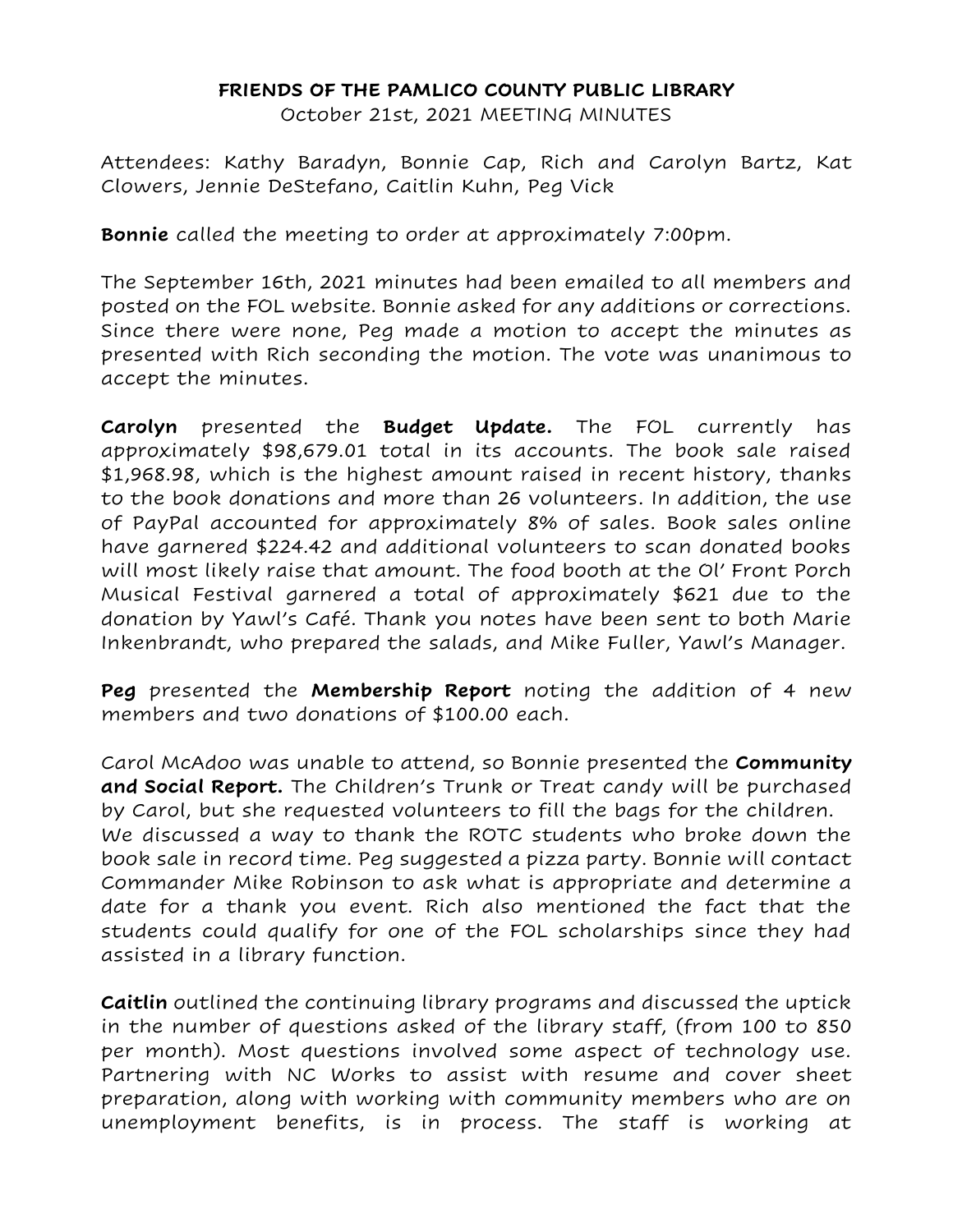encouraging more children and students to become involved in library programs. The book/techmobile will be in Hobucken on Friday, October 29<sup>th</sup>. The Trunk or Treat event is scheduled for October 30<sup>th</sup> at 11:00am. Caitlin mentioned a Spanish/English Exchange program for November; the first half-hour will be in Spanish, with the second half-hour in English. Fran Benninger is continuing her story times both at the library and at approximately five childcare facilities, along with craft times and participating in Friday Gamer time.

Under **New Business**, we discussed postponing the Armstrong/McGuire interviews until November 9<sup>th</sup> due to a lack of scheduled interviews. We wondered what the hinderance to the interviews was and it was suggested that the 'ask' by FOL members wasn't as productive as anticipated. Peg mentioned that Ben has a pledge form he will give her.

**Rich** felt that there were misconceptions in the community concerning the library and that, while the High School library is small, students don't seem to be using the Public Library. **Caitlin** noted that the library was more heavily used than in pre-Covid times. While the library may be used as a 'holding space' for students to wait for parents to pick them up, Caitlin said that the staff is engaging students, so the time is used well in the library space. Whether some type of transportation would be available for students to travel to the new library was brought up.

**Bonnie** had proposed selecting a plastic crate from Amazon and putting it on the FOL website for members to purchase to make it easier to store donated books. The cost was discussed; more research is needed.

We discussed holding an event in January to thank all the members who have volunteered this past year. Several options were proposed, including the time/day of the week that would work best for most of the members.

Bonnie will call Peggi Carman to order the FOL brochures online.

The slate of officers and Board members needs to be presented to the membership at the Annual Meeting on November 18<sup>th</sup>. The current President, Vice President, Treasurer and Assistant Treasurer agreed to continue in their positions. Bonnie will call Dr. Josh Rose, Barry Monk and Lynn Lewis to see if they will continue as Board members. She will purchase wraps for the Board meeting (at 6:00pm) and cookies for general membership meeting to follow (at 7:00pm).

We discussed the use of amazon.smile.com as a method of raising funds without costing members anything. Instructions will be included in the